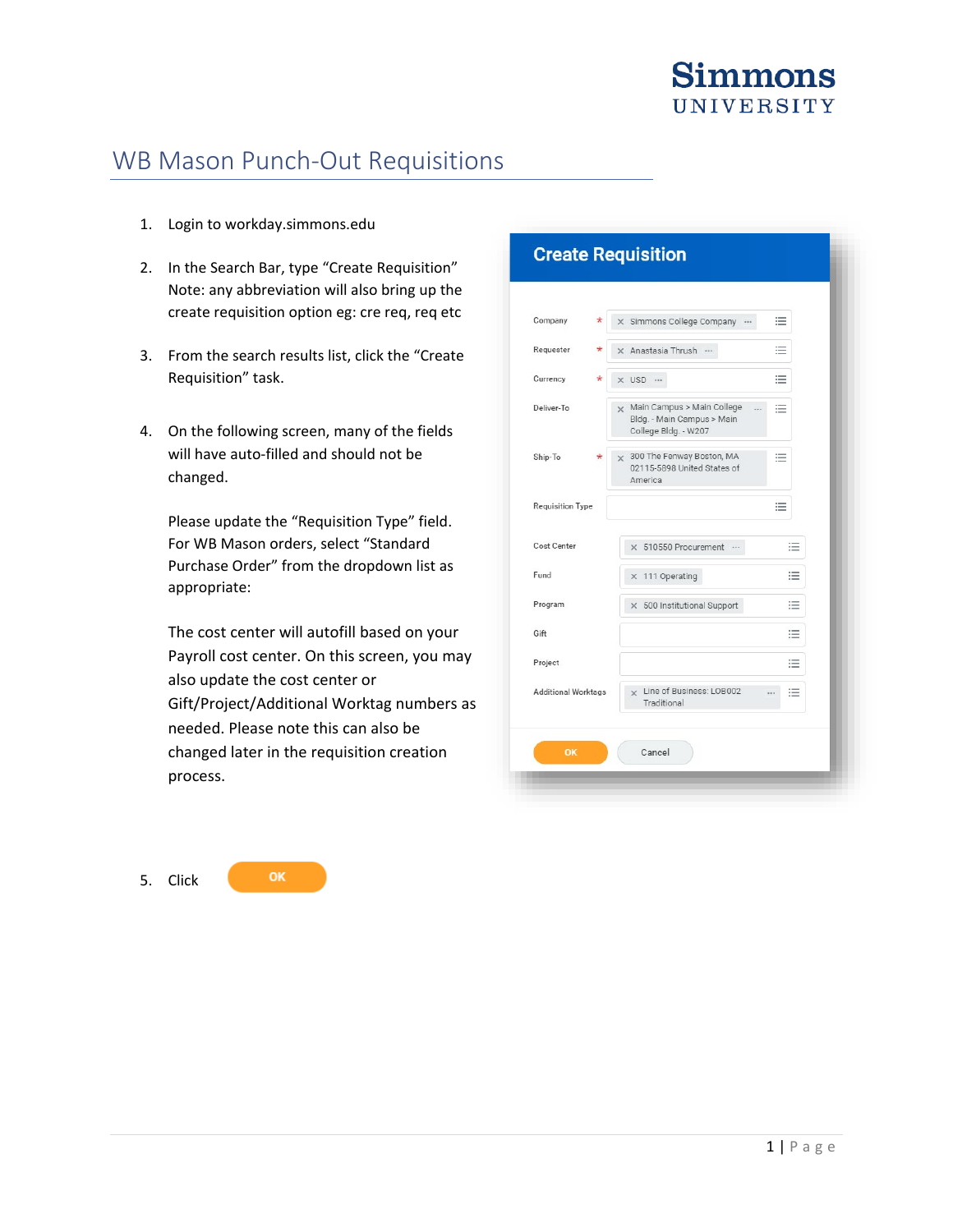6. From the Select Options section on the next screen, click "Connect to Supplier Website"



7. Click "Connect" on the WB Mason – Punch Out line

|         | <b>Connect to Supplier Website</b> |                |                               |                                                                                                                     | ㄹ                                            | 目<br>⊠≣ |
|---------|------------------------------------|----------------|-------------------------------|---------------------------------------------------------------------------------------------------------------------|----------------------------------------------|---------|
| Company | Simmons College Company            |                | Requester<br>Anastasia Thrush | Currency<br><b>USD</b>                                                                                              | Requisition Type<br>Standard Purchase Orders |         |
|         | Supplier Websites 5 items          |                |                               |                                                                                                                     |                                              | 제 토田 년  |
| Logo    | Supplier Link Name                 | Multi-Supplier | Supplier                      | Description                                                                                                         |                                              |         |
|         | <b>WB Mason Punchout</b>           |                | WB Mason - Punch Out          |                                                                                                                     | Connect                                      |         |
|         | Grainger Punchout                  |                | Grainger - Punch Out          |                                                                                                                     | Connect                                      |         |
|         | Zones Full Catalog Punchout        |                | Zones - Punch Out             | Currently only Buyers,<br>Supplier Administrators<br>and Department<br>Purchasers can access<br>Zones Full Catalog. | Connect                                      |         |
|         | Zones Limited Catalog<br>Punchout  |                | Zones - Punch Out             |                                                                                                                     | Connect                                      |         |
|         | Henry Schein Punchout              |                | <b>Henry Schein</b>           |                                                                                                                     | Connect                                      |         |
|         |                                    |                |                               |                                                                                                                     |                                              |         |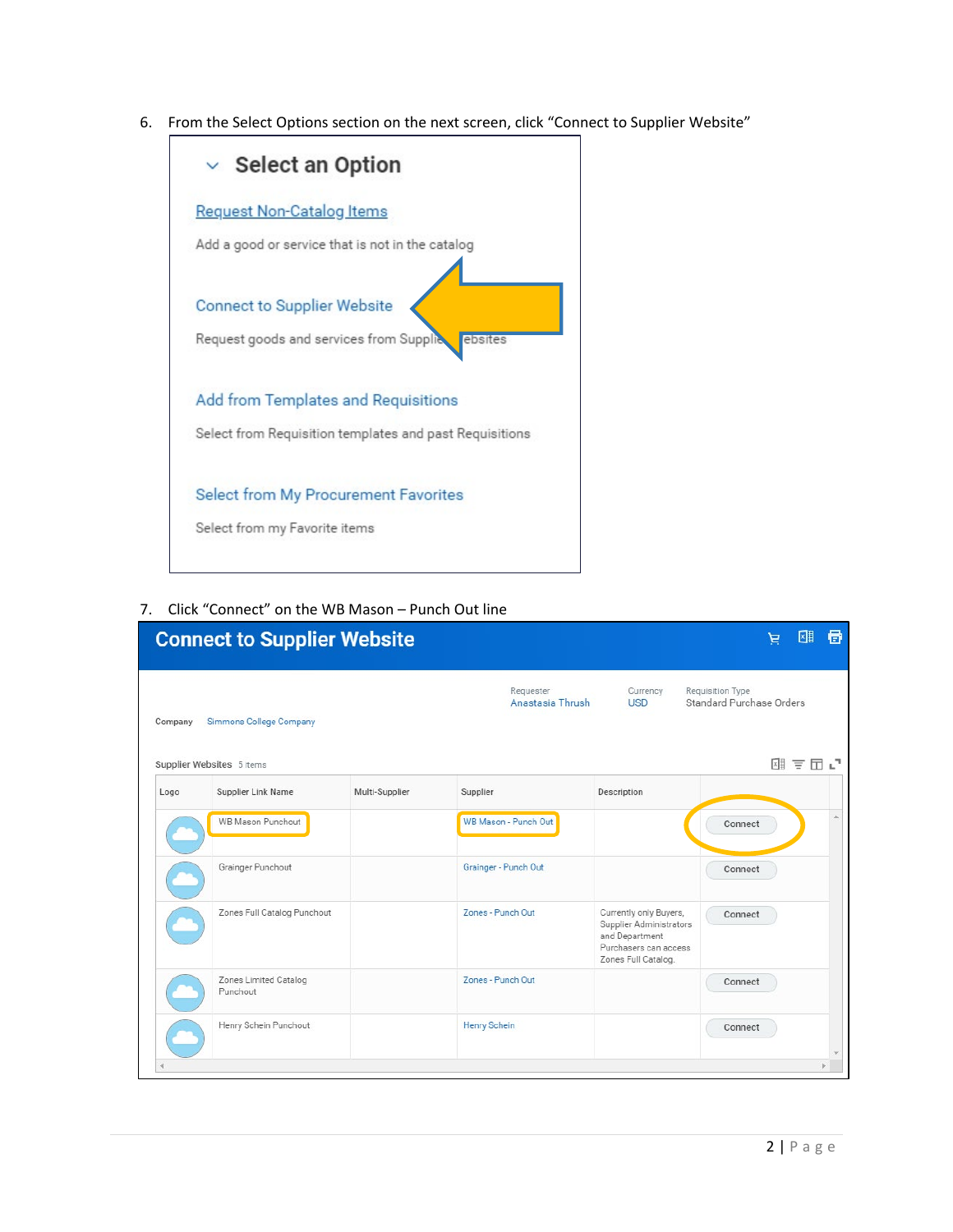8. Clicking Connect will open the WB Mason website. Click the Shop tab or enter an item in the search bar to begin shopping. Add items desired to your shopping cart.

| Welcome, Thrush, Anastasia of Simmons College<br>$(C1065230 - P)$ |                                                                                                                                                                                                                                                 | <b>Enter Keyword</b> | <b>WHO BUT</b><br><b>R MASO</b>                     |                                                                                                                                                                                                                                     |                                                       | <b>SHOPPING CART</b><br>\$0.00<br>0 Items<br><b>OUICK ORDER</b><br>CHECKOUT |
|-------------------------------------------------------------------|-------------------------------------------------------------------------------------------------------------------------------------------------------------------------------------------------------------------------------------------------|----------------------|-----------------------------------------------------|-------------------------------------------------------------------------------------------------------------------------------------------------------------------------------------------------------------------------------------|-------------------------------------------------------|-----------------------------------------------------------------------------|
| $\bullet$ SHOP                                                    | $S$ UPPORT<br>D                                                                                                                                                                                                                                 | <b>© ORDERS</b>      | <b>B</b> <sup>P</sup> ACCOUNT CENTER                | <b>♥ FAVORITES</b><br>SIMMONS COLLEGES USERS: ALL ORDERS MUST BE PROCESSED THROUGH WORKDAY. When placing your WB Mason order through Workday, be<br>sure to specify your delivery location on NOTE TO SUPPLIER on information page. | <b>Selected List</b><br>**Preferred It                |                                                                             |
|                                                                   | Some items available on WB Mason are restricted<br>for purchase by Simmons. If you believe an item<br>with this restricted message is needed, please<br>be lifted. Please include the item number and<br>reason for purchase with your request. |                      | contact Purchasing to request the item restrictions | Unavailable<br>category that may be<br>restricted by Simmons<br>College. Please contact<br>for assistance.                                                                                                                          | This product is listed in a<br>purchasing@simmons.edu |                                                                             |

9. Once all items have been added to your WB Mason Shopping Cart, click "Continue to Checkout" or "Checkout" from the top right. This will bring you back to Workday.

> Note: If you select checkout, but still have items to add to your order, you can return to the WB Mason site from Workday by clicking Continue Shopping then select Connect to Supplier Website. This will start a new shopping cart on WB Mason, but will not delete items already pulled into Workday for this order.

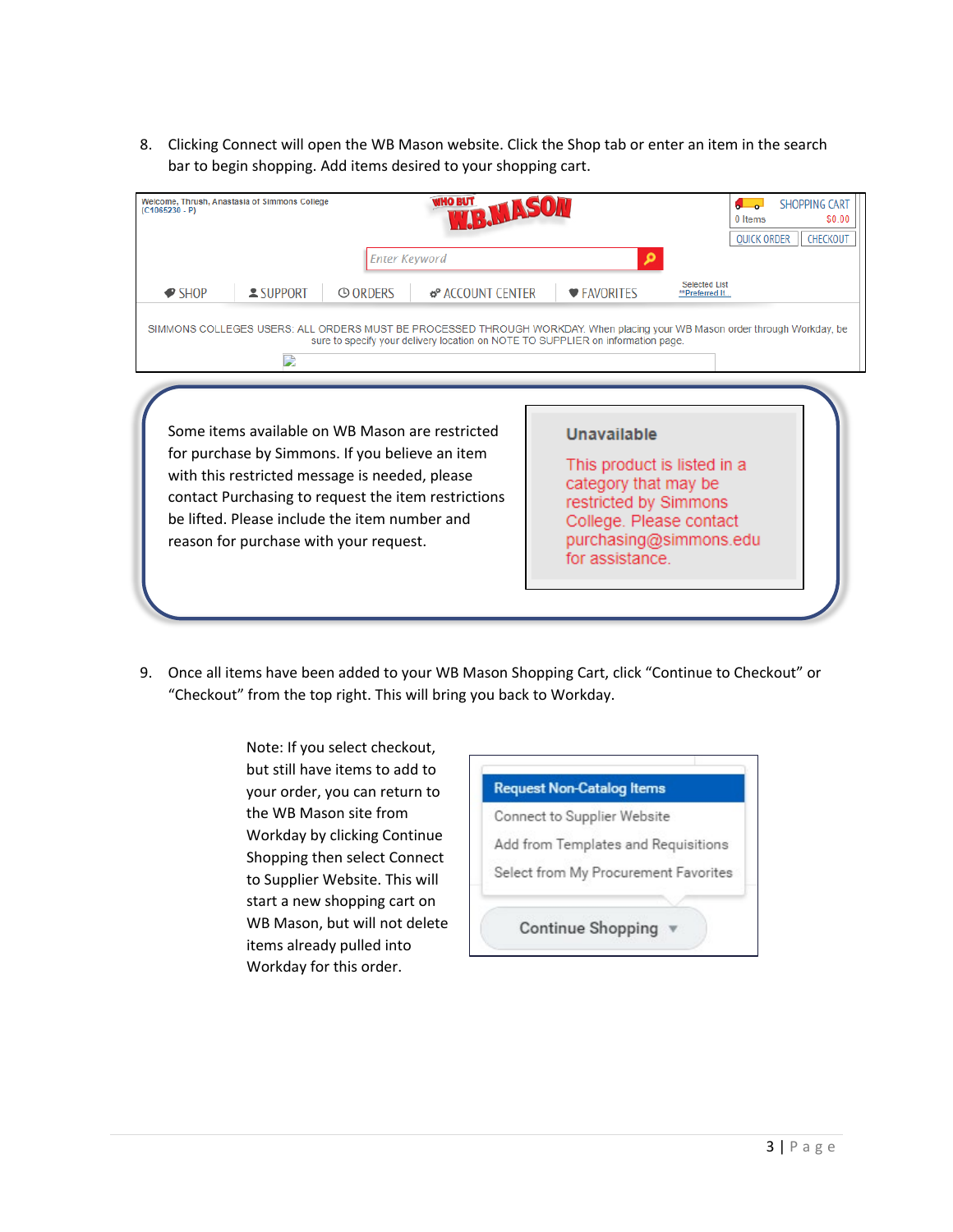10. The View Cart Workday screen will list all items current requested for purchase.

| <b>View Cart</b>                                |                     |                                         |                                 |                                                               |                                | 匯<br>骨                 |
|-------------------------------------------------|---------------------|-----------------------------------------|---------------------------------|---------------------------------------------------------------|--------------------------------|------------------------|
| Simmons College Company<br>Company              |                     | Requester<br>Anastasia Thrush           |                                 | Requisition Type<br>Standard Purchase Orders                  | <b>Total Amount</b><br>\$28.29 | Currency<br><b>USD</b> |
|                                                 |                     |                                         |                                 |                                                               | Ξ                              |                        |
| 1 of 2                                          | Sort By: $\sqrt{2}$ | Edit                                    |                                 |                                                               |                                | $\Box$                 |
| Spiral Steno Book, Gregg, 6 x 9, 15 l<br>\$3.60 |                     | Description<br>Supplier Item Identifier | T0P25274                        | Spiral Steno Book, Gregg, 6 x 9, 15 lb, Green Tint, 80 Sheets |                                |                        |
| FriXion Point Erasable Gel Ink Stick<br>\$24.69 | $\mathbf{1}$        | Spend Category<br>Supplier              | (empty)<br>WB Mason - Punch Out |                                                               |                                |                        |
|                                                 |                     | <b>Supplier Contract</b>                |                                 | SC-0000001: WB Mason Punchout Contract                        |                                |                        |
|                                                 |                     | Quantity                                | $\mathbf{1}$                    |                                                               |                                |                        |
|                                                 |                     | Unit of Measure                         | Each                            |                                                               |                                |                        |
|                                                 |                     | Unit Cost<br><b>Extended Amount</b>     | 3.60<br>3.60                    |                                                               |                                |                        |
|                                                 |                     | Memo                                    |                                 |                                                               |                                |                        |
| <b>Checkout</b><br>Continue Shopping            |                     |                                         |                                 |                                                               |                                |                        |

- 11. Click on the bottom left.
- 12. The Checkout screen is the final screen before submitting the requisition into the approval process and is separated into five dropdown sections.



The Shipping Address in most cases will default to 300 the Fenway and should be left alone. However, if needed, the address can be changed at this time by clicking the "…" at the bottom of the page and selecting "Edit Address".

| Submitted by      | Anastasia Thrush |                          |                                  |
|-------------------|------------------|--------------------------|----------------------------------|
| Memo to Suppliers |                  |                          |                                  |
|                   |                  |                          | <b>Edit Requisition Defaults</b> |
|                   |                  |                          | Edit Address                     |
| Internal Memo     |                  |                          | Cancel                           |
|                   |                  |                          |                                  |
| <b>Submit</b>     | Save for Later   | <b>Continue Shopping</b> | 0.0.0                            |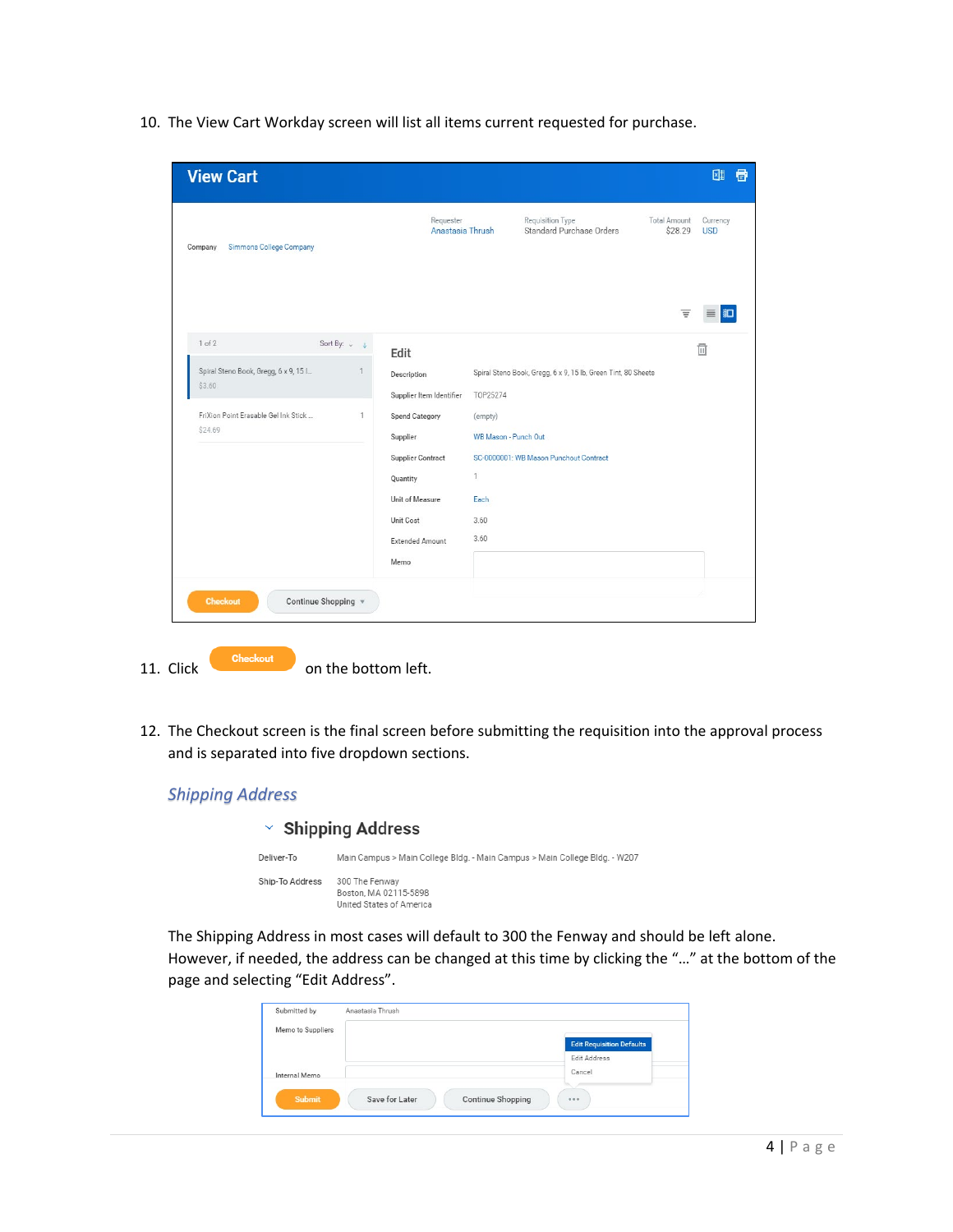### *Requisition Information*

| ×                    |          | <b>Requisition Information</b>                            |   |
|----------------------|----------|-----------------------------------------------------------|---|
| Request Date         | $\star$  | 04/16/2020                                                |   |
| Currency             | $^\star$ | 洼<br>$\times$ USD $\cdots$                                |   |
| Requisition Type     |          | 洼<br>X Standard Purchase Orders                           |   |
| <b>High Priority</b> |          |                                                           |   |
| Sourcing Buyer       |          | $\overline{\phantom{a}}$<br>$\equiv$                      |   |
| Submitted by         |          | Anastasia Thrush                                          |   |
| Memo to Suppliers    |          | Deliver to Main College Building - Room W207 - Thank you! |   |
|                      |          |                                                           |   |
| Internal Memo        |          |                                                           |   |
|                      |          |                                                           | h |

**Request Date:** Auto fills to today's date – do not change.

**Currency:** Auto populates – do not change.

**Requisition Type:** This will auto fill based on your selection at the beginning of the process. You can change the type here if needed.

**Sourcing Buyer:** Do not use this field.

**High Priority:** Check the box to label a requisition high priority (Note: This does not change how the requisition will be processed in any way).

**\*\*\* Memo to Suppliers**: *This memo prints on the purchase order* and **you must specify in this field the building and room number to which these supplies should be delivered.** Failure to include this information could cancel your order.\*\*\*

**Internal Memo:** This memo relates to the entire order and should be used to give any additional information to approvers and/or the Purchasing department

**TIP:** At any point during the Checkout portion of the process, you can select "Save for Later" at the bottom of the screen to save your process and continue the requisition at a later time. To return to your requisition, to "My Requisitions" from the Workday home screen, and the requisition will appear as a Draft to open and edit.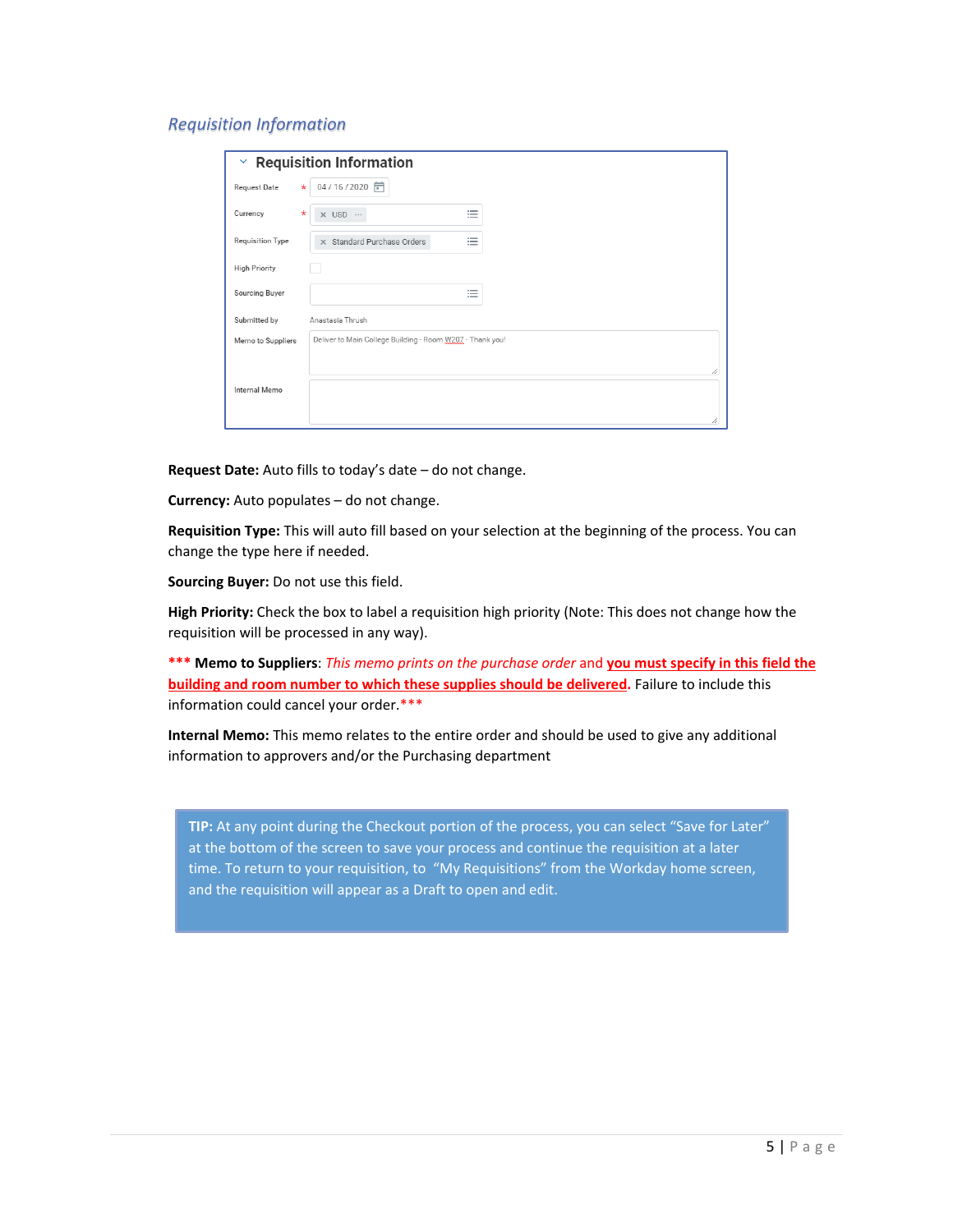## *Goods*

Most importantly on this page, you will need to review and adjust the coding for each line of the requisition for accuracy and completion.

Click the for Goods (WB Mason punch out orders are always Goods POs) then use the scroll bar to review each field.

| 2 items       | Goods                                          |                    |      |                         | 団い                                                  |  |
|---------------|------------------------------------------------|--------------------|------|-------------------------|-----------------------------------------------------|--|
|               | (+)                                            | Image              | Item | Item Description        | Supplier Item Identifier                            |  |
|               | $\left( \begin{matrix} - \end{matrix} \right)$ |                    | Item | Widgets Item #12345     | ۸                                                   |  |
|               | ⊝                                              |                    | Item | Widgets 2.0 Item #23456 |                                                     |  |
|               |                                                |                    |      |                         | Use scroll bar to review the entirety of each line. |  |
|               |                                                |                    |      |                         | $\overline{\mathbf{v}}$<br>Þ.                       |  |
| У             |                                                | <b>Services</b>    |      |                         |                                                     |  |
| $\mathcal{P}$ |                                                | <b>Attachments</b> |      |                         |                                                     |  |

For each line, review and verify the fields are entered but specifically review and edit as needed the following fields:

**Spend Category** – Enter the correct spend category for each line. For most WB Mason purchases, the spend category will be "Non-Instructional Supplies (530005)

**Supplier** – DO NOT CHANGE THIS FIELD. The correct name of the supplier will already be complete.

**Cost Center** – The cost center will auto fill with your department number or the number you entered when beginning the requisition. Edit now if needed.

**Fund** – DO NOT CHANGE THIS FIELD – This will autofill based on the cost center, project, or worktag entered.

**Program** – DO NOT CHANGE THIS FIELD – This will autofill based on the cost center, project, or worktag entered.

**Gift** – If directed, enter the gift number for each line. The Cost Center, Fund, and Program will autoadjust when a gift number is entered. Do not change these fields once the gift is updated.

**Project** – If directed, enter the project number for each line. The Cost Center, Fund, and Program will auto-adjust when a gift number is entered. Do not change these fields once the project is updated.

**Additional Worktags** - If directed, add an additional worktag. The Cost Center, Fund, and Program will auto-adjust when a number is entered. Do not change these fields once this is updated.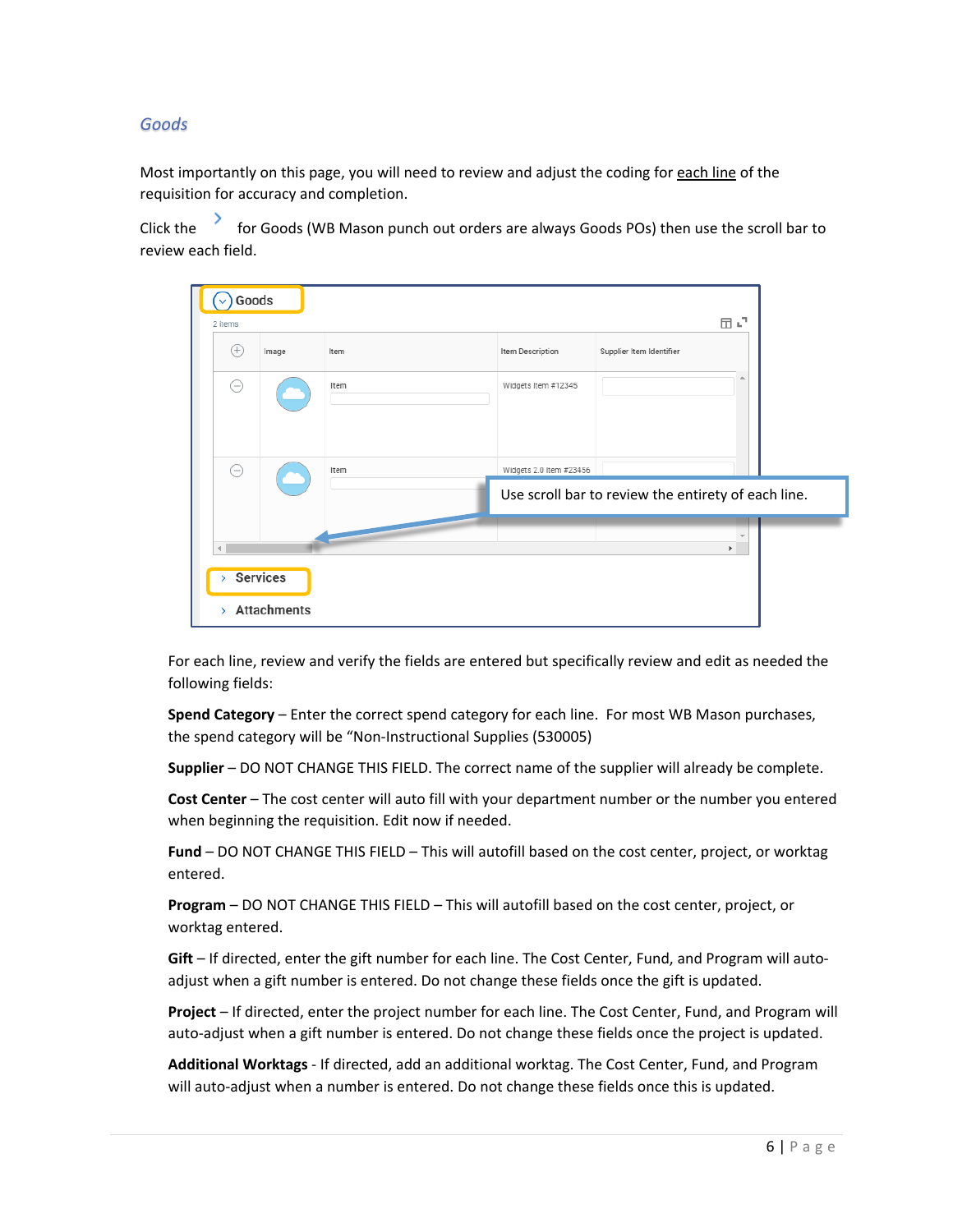| 2 items |                    |               |                           |      |         |                                         | $\Box$ $x^*$                                    |
|---------|--------------------|---------------|---------------------------|------|---------|-----------------------------------------|-------------------------------------------------|
|         | *Cost Center       | *Fund         | *Program                  | Gift | Project | Additional Worktags                     | Splits                                          |
| nd worn | 510550 Procurement | 111 Operating | 500 Institutional Support |      |         | Line of Business: LOB002<br>Traditional | $\alpha$                                        |
|         | 510550 Procurement | 111 Operating | 500 Institutional Support |      |         | Line of Business: LOB002<br>Traditional | $\left[ \begin{array}{c} 0 \end{array} \right]$ |

\*Fields not listed are not used and should be left blank or as is.



## *Attachments*

Attachments are not required for WB Mason Punchout orders.

13. Once all the coding is entered and verified, please double check that you included

the delivery location in the Memo to Supplier, then click submit on the bottom left. This begins the Business Process. The requisition is now in approval queues.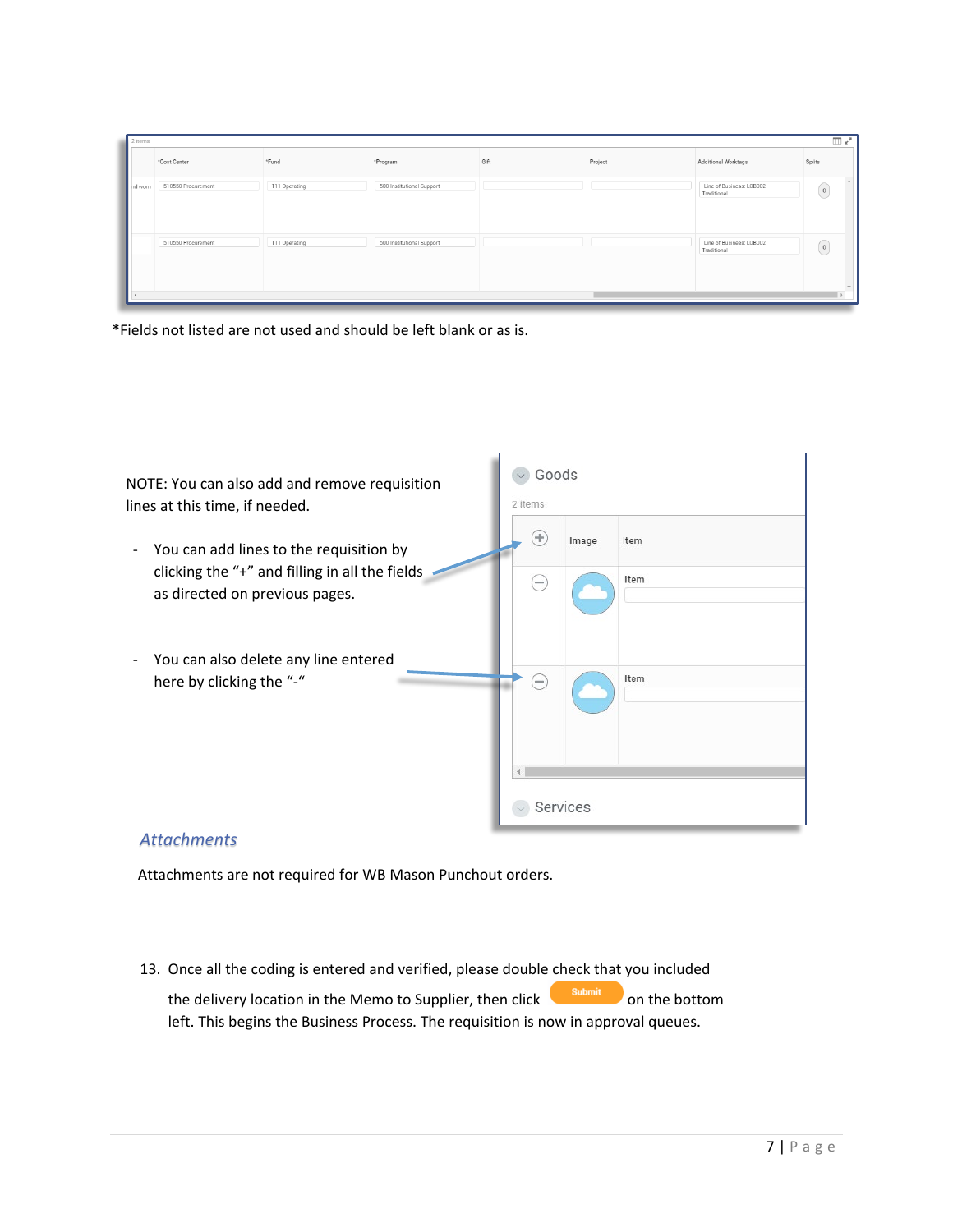#### Budget Check and Approvals Review

After clicking submit, your requisition will immediately go through a budget check. You will want to verify your requisition has passed the budget check by following these steps:

w

1. Click the Workday symbol to go the home page, then click "My Requisitions"



2. Your recently created requisitions will appear here. The most recent requisition will be the first listed.

| Requisition | Date       | Memo to Suppliers                                                                            | Internal Memo                                           | <b>Status</b>     |
|-------------|------------|----------------------------------------------------------------------------------------------|---------------------------------------------------------|-------------------|
| PR-0002448  | 08/20/2018 | Please contact John Smith at (555) 555-<br>5555 with any questions concerning this<br>order. | Please send this<br>purchase order to the<br>supplier.  | $\ln$<br>Progress |
| PR-0001936  | 05/25/2018 | Contact: Joan Martinez-Cuerya 617-521-<br>2282 24 hours prior to delivery                    |                                                         | Closed            |
| PR-0001418  | 02/23/2018 | Please contact Matthew Berens at 617-<br>521-2148 with questions                             | Email PO and guote to<br>Matthew, Rose and<br>Supplier  | Closed            |
| PR-0001415  | 02/23/2018 | Please contact Matthew Berens with any<br>questions at (617) 521-2148                        | Email PO and quote to<br>Matthew, Rose, and<br>supplier | Closed            |
| PR-0001416  | 02/23/2018 | Please contact Matthew Berens at (617)<br>521-2148 with any questions                        | Email PO and quote to<br>supplier, Matthew and<br>Rose  | Closed            |